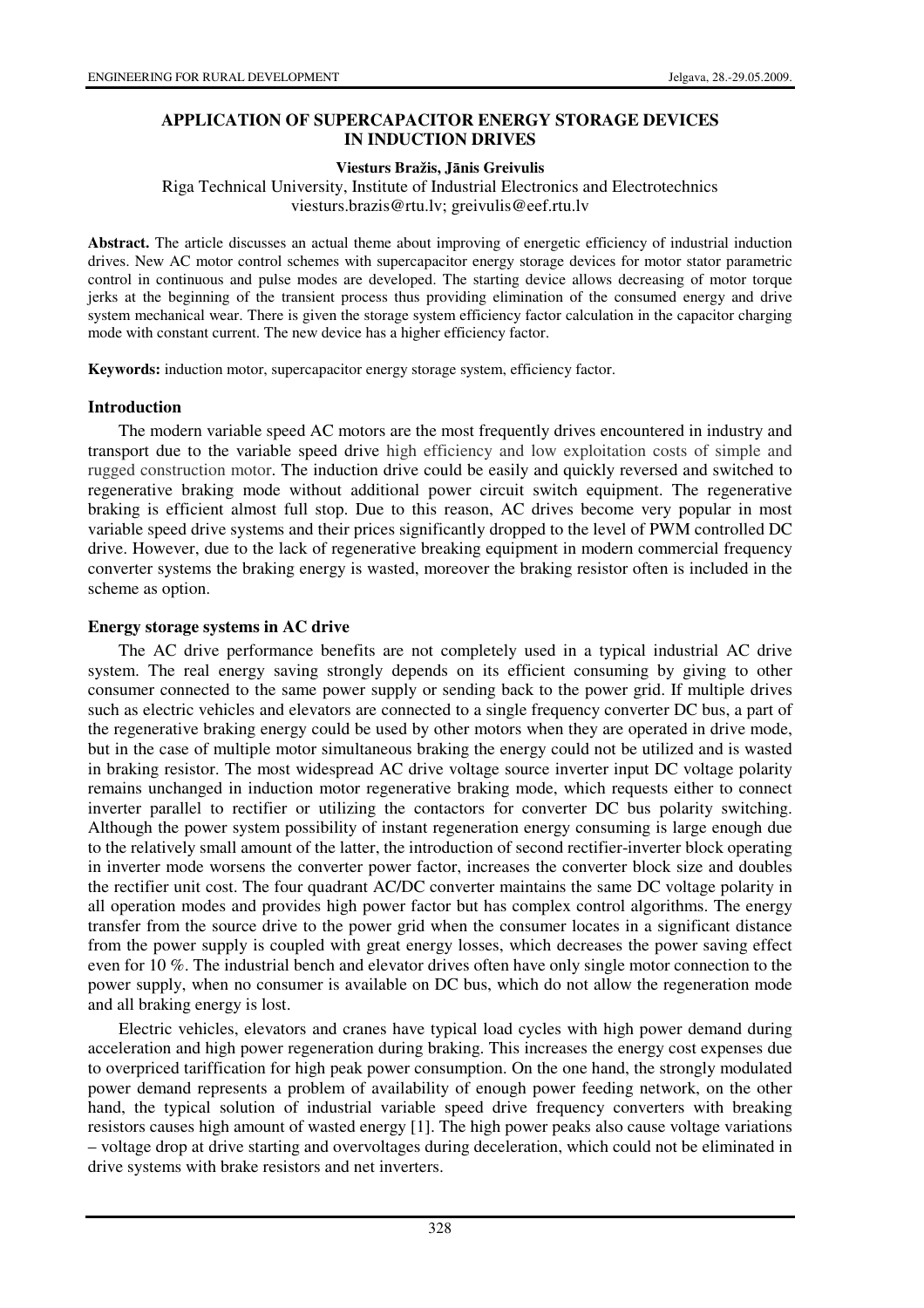The reducing of starting and braking power peaks could be achieved by using the energy storage system (ESS) instead of rheostats. To obtain the useful utilization of regenerative energy, it should be saved in a special energy accumulator until the corresponding power consumer is connected to the DC line. One of the most perspective energy storage devices is a large capacity supercapacitor battery. In comparison with chemical accumulator batteries and rotating fly-wheels the supercapacitors have better charge and discharge dynamic characteristics despite the smaller total energy capacity. The supercapacitor advantages are also independence on the environment temperature, smaller weight, lower cost and dimensions than other types of the energy storage system type.

The energy storage device with DC bus connection reduces the amount of the transferred energy between the power network and drive cannot affect the drive mechanical transient processes and is preferred to optimal use with variable voltage variable frequency converters. The obtaining of constant motor torque without oscillations is very important in transport and elevator drives to prevent damaging and obtain jerk free load mechanism operation. The control of induction motor transient processes demands the motor side connected energy storage system. The efficiency of inexpensive parametric control systems still used in simplest induction drives could be improved by installing the energy storage device in the power circuit AC side.

#### **Asynchronous drive with stator side energy storage systems**

The new scheme (Fig. 1) with a supercapacitor energy storage system is proposed for the induction motor mechanical transient process control during transient processes [2].



Fig.1. **Induction drive with stator side energy storage system**

In this circuit the induction motor 2 stator windings and three phase regulator 3 with series connected three phase transformer 4, which primary winding zero point is connected to the induction motor zero point, are connected to the power supply 1. The three phase transformer 4 Y-connected secondary winding output is connected to the three phase rectifier 5, which output is connected to the electrical energy storage system capacitor 6. During the mechanical transient processes when asynchronous motor torque is changing, the three phase transformer 4 primary windings are connected parallel to the induction motor 2 stator windings through three phase regulator 3 in accordance with the given control law. This allows to change the induction motor mechanical time constant and transient process characteristics.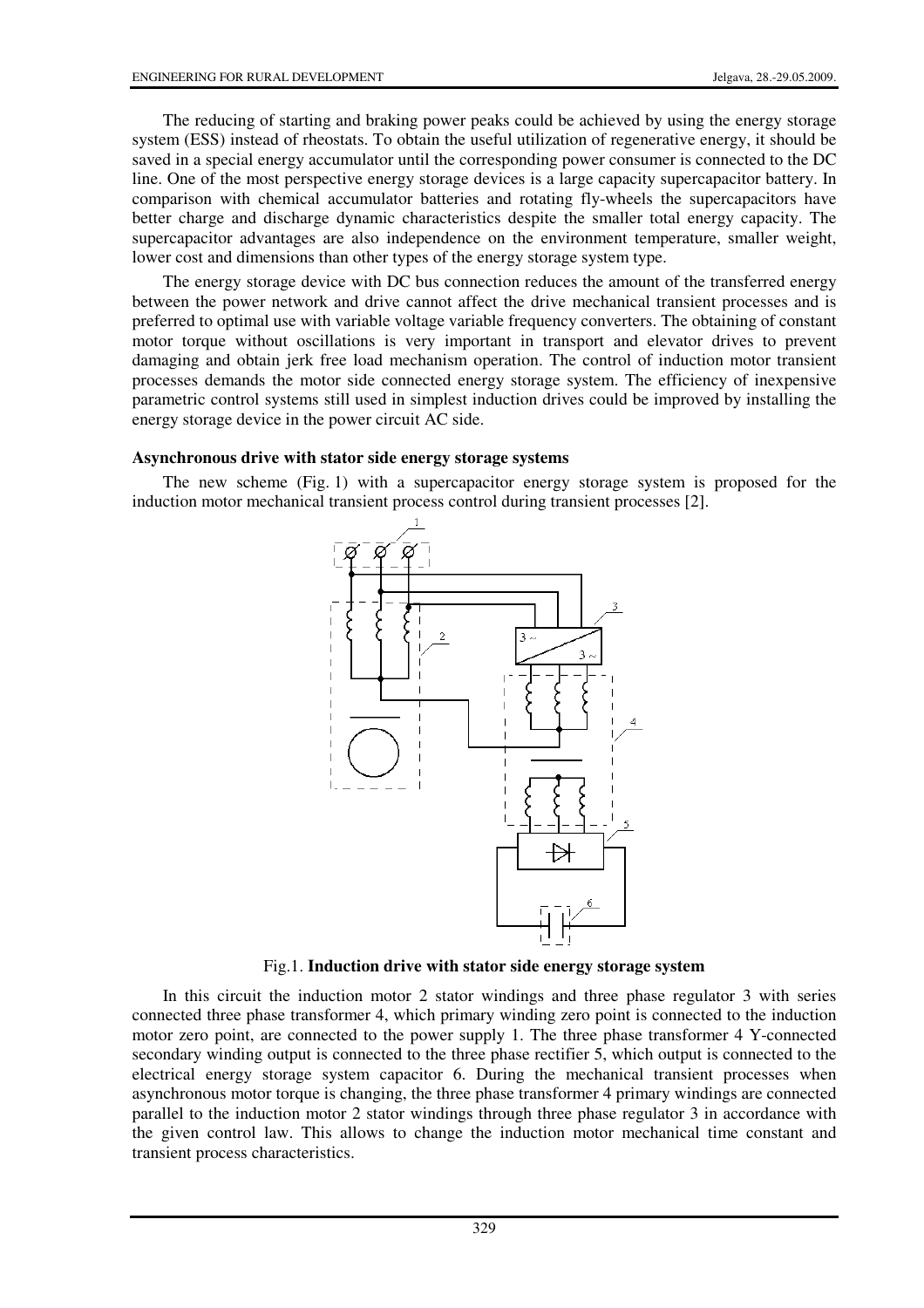#### **Induction motor pulse control system with energy storage equipment**

The induction motor parametric pulse control scheme restricts current and torque during the starting process by varying the stator voltage. The drawbacks of this simple solution is the high stator circuit switching frequency which causes current and torque ripple and energy losses if the switch is bypassed by the resistor. For providing continuous current mode and improving induction drive performance the supercapacitor energy storage system and net inverter are connected parallel to the DC pulse converter switch [3].

The power supply network 1 is connected to the induction motor stator windings 1, 2, 3 connected in series with controlled bridge rectifier 4, which output is connected to the supercapacitor 5 (Fig. 2). The choke 6 and controllable switch 7, which has parallel connected three phase net inverter 9, are connected parallel to the supercapacitor 5. By setting the supercapacitor 5 charging current, it flows through the three phase induction motor stator windings 1, 2, 3 and determines the cage rotor asynchronous motor electromagnetic torque. The three phase net inverter 9 is switched on at the determined supercapacitor 5 voltage level and periodically bypassed by controllable switch for estimating the stable commutation processes in net inverter. In the case of static load or network frequency changing the supercapacitor charging current must be changed, which keeps the constant electromagnetic torque.



### Fig. 2. **Induction drive with parametric pulse converter and energy storage system**

#### **Energy storage equipment efficiency factor**

The efficiency factor of the energy storage system converter depends on the charging mode characteristics, which could be obtained from converter equivalent circuit [4]. For normal operation of the pulse converter the supercapacitor voltage must be

$$
U_C = U_{C0} + \frac{1}{C} \int_0^{t_{ch}} i_c(t) dt , \qquad (1)
$$

where  $U_c$  – energy storage system voltage at the end of charging;

 $U_{C0}$  – energy storage system voltage at the begining of charging;

*C* – supercapacitor capacity;

*tch* – charging time.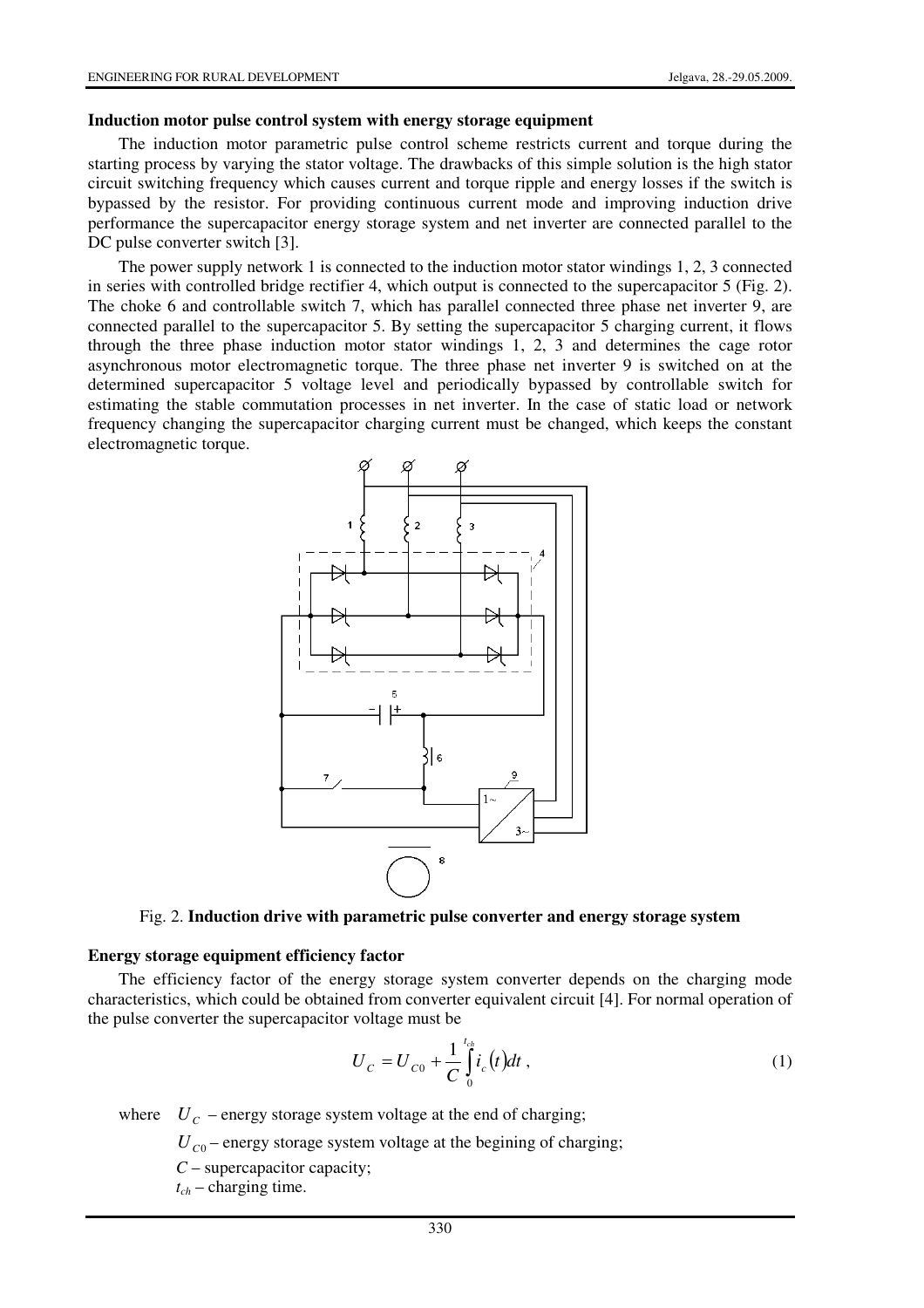The influence of charging circuit internal parametres is taken into account by introduction of three linear resistances (Fig. 3): input circuit resistance *Rin*, converter output capacitor charging circuit resistance *Rout* and capacitor shunting resistances *R<sup>s</sup>* . The efficiency factor obtained from equivalent circuit has the maximum possible value for the charging converter, the real value is lower due to the influence of transformer magnetic losses and energy dosator circuits.



### Fig. 3. **Induction drive with ESS equivalent circuit**

The main task solved by equivalent circuit is determining the optimal charging mode which provides the optimal efficiency factor when power losses in all resistances are minimal:

$$
W_{l} = W_{lin} + W_{lout} + W_{ls} = i_{lin}^{2} R_{in} + i_{lout}^{2} R_{out} + i_{ls}^{2} R_{s},
$$
\n(2)

where  $W_{lin}$ ,  $W_{lout}$ ,  $W_{ls}$  – power losses in corespoding equivalent circuit resistances.

If  $R \rightarrow \infty$ , then the total efficiency factor is

$$
\eta = \eta_{in} \eta_{out},\tag{3}
$$

where  $\eta$  – equvalent circuit total efficiency factor;

 $\eta_{in}$  – converter input circuit efficiency factor;

 $\eta_{out}$  – charging output efficiency factor.

The charging efficiency factor is obtained form expression

$$
\eta_{out} = \frac{W_C}{W_C + W_{lout}} = \frac{1}{1 + W_{lout} / W_C},
$$
\n(4)

where  $W_C$  – energy stored in ESS.

`

In the case of constant charging current the relative energy losses in charging resistance are

$$
\frac{W_{lout}}{W_C} = \frac{I_{cRMS}^2 R_c t_c 2C}{I_c^2 t_c^2} = 2 \frac{R_c C}{t_c} k_{fc}^2,
$$
\n(5)

where  $I_{cRMS}$  – charging current RMS value;

 $I_c$  – charging current medium value;

 $k_{fc}$  – charging current shape factor.

Therefore the charging circuit efficiency factor is

$$
\eta_{out} = \frac{1}{1 + 2R_{out}Ck_{fc} / t_c}.
$$
\n(6)

The converter input circuit power factor is derived from expression

$$
\eta_{in} = \frac{W_p - W_{lin}}{W_p} = 1 - \frac{W_{lin}}{W_p} \,. \tag{7}
$$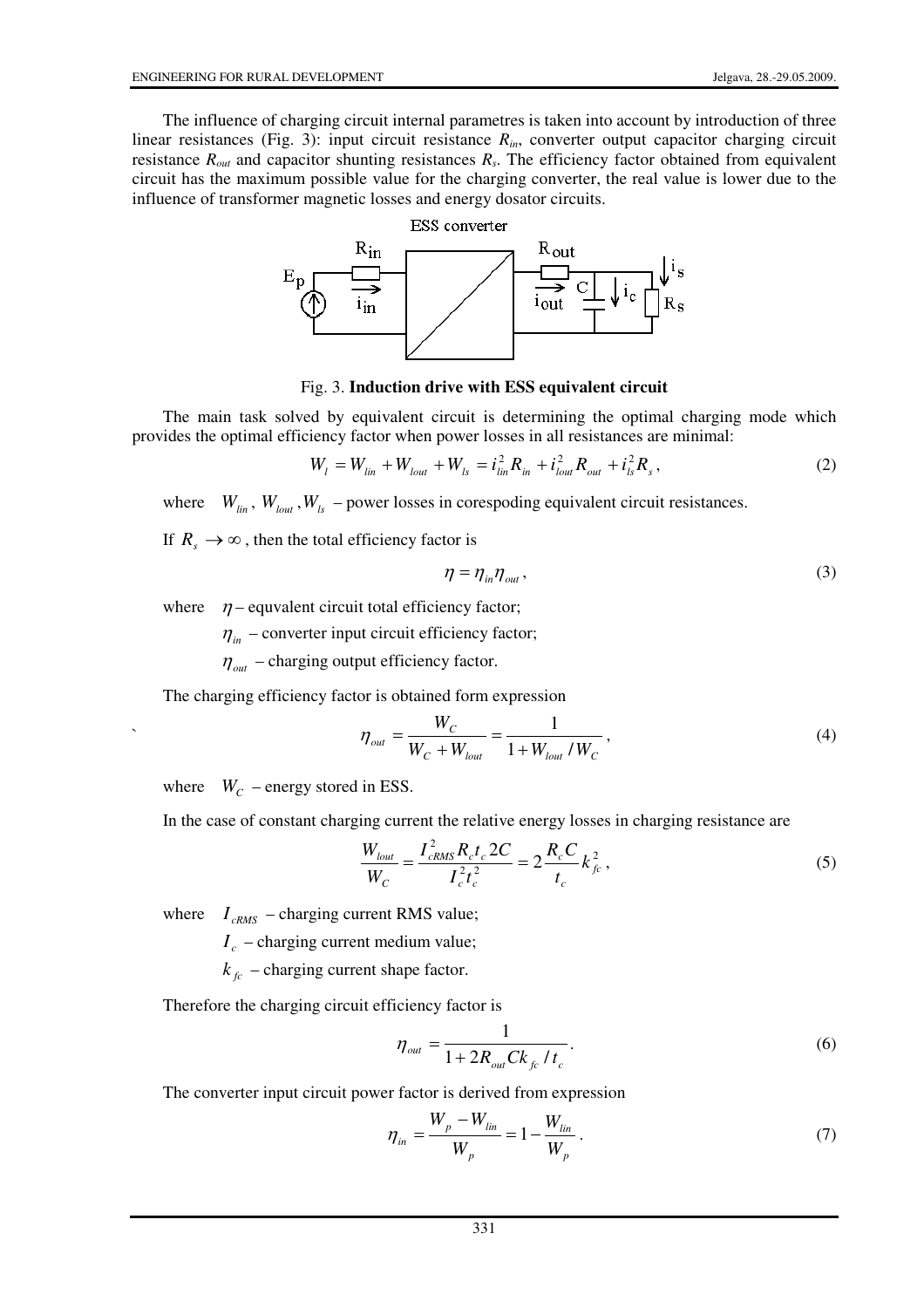The relation *p lin W*  $\frac{W_{lin}}{W}$  could be presented as

$$
\frac{W_{lin}}{W_p} = \frac{R_{in} \int_0^{t_c} i_{in}^2 dt}{E \int_0^{t_c} i_{in} dt} = \frac{I_{inRMS}^2}{I_{in} I_{shc}} = k_{fin} \frac{I_{in}}{I_{shc}},
$$
\n(8)

where  $I_{inRMS}$  – input current RMS value;

 $I_{in}$  – input current medium value;

 $k_{fin}$  – input current shape factor;

 $I_{she}$  – input circuit short circuit current.

The input current medium value is derived from energetical balance expression

$$
W_p - W_{lin} = W_C + W_{lout} = \frac{W_C}{\eta_{out}},
$$
\n(9)

or

$$
E_{p}I_{in}t_{c} - I_{in}^{2}k_{fin}^{2}R_{in}t_{c} = \frac{W_{C}}{\eta_{out}}.
$$
\n(10)

At the minimal input losses the input current value is obtained from the smallest root of expression (10):

$$
I_{in} = \frac{E_p}{2R_{in}k_{fin}^2} - \sqrt{\frac{E_p}{4k_{fin}^2 R_{in}^2} - \frac{W_C}{n_{out}k_{fin}^2 R_{in}^2 t_c}}.
$$
 (11)

The input efficiency factor is obtained by solving the equations (7), (8) and (11) together

$$
\eta_{in} = \frac{1}{2} + \sqrt{\frac{1}{4} - \frac{P_c k_{fin}^2}{2P_{pm} \eta_{out}}}
$$
(12)

where

*out*  $P_c = \frac{C}{2} \frac{C}{2t}$  $P_c = \frac{U_c^2 C}{2}$  $= U_c^2 C \begin{pmatrix} 1 & -\text{charging medium power}; \\ 1 & -\text{charging medium power}; \end{pmatrix}$ 

 $P_{\mu m}$  – input power maximum value.

Total efficiency factor is

$$
\eta = \frac{\frac{1}{2} + \sqrt{\frac{1}{4} - \frac{P_c k_{fin}^2}{2P_{pm}} \left(1 + \frac{2R_{out}C}{t_c}k_{fc}^2\right)}}{1 + \frac{2R_{out}C}{i_{out}}k_{fc}^2}.
$$
(13)

The highest efficiency factor is provided at  $k_{fin} = k_f = 1$ , when input and charging currents are equal. The charging circuit energetic diagram for substitution scheme is shown on Fig. 4, where line  $1$ energy consumed from power supply, 2 – output energy. The diference between them in ordinate axis is power losses in input resistance *Rin*. The line 3 represents the charging circuit energy changing rule at minimal losses at *Rout*. The converter must store the energy diference between the output energy 3 and converte the consumed energy 2, which demands large intermediate energy storage systems.